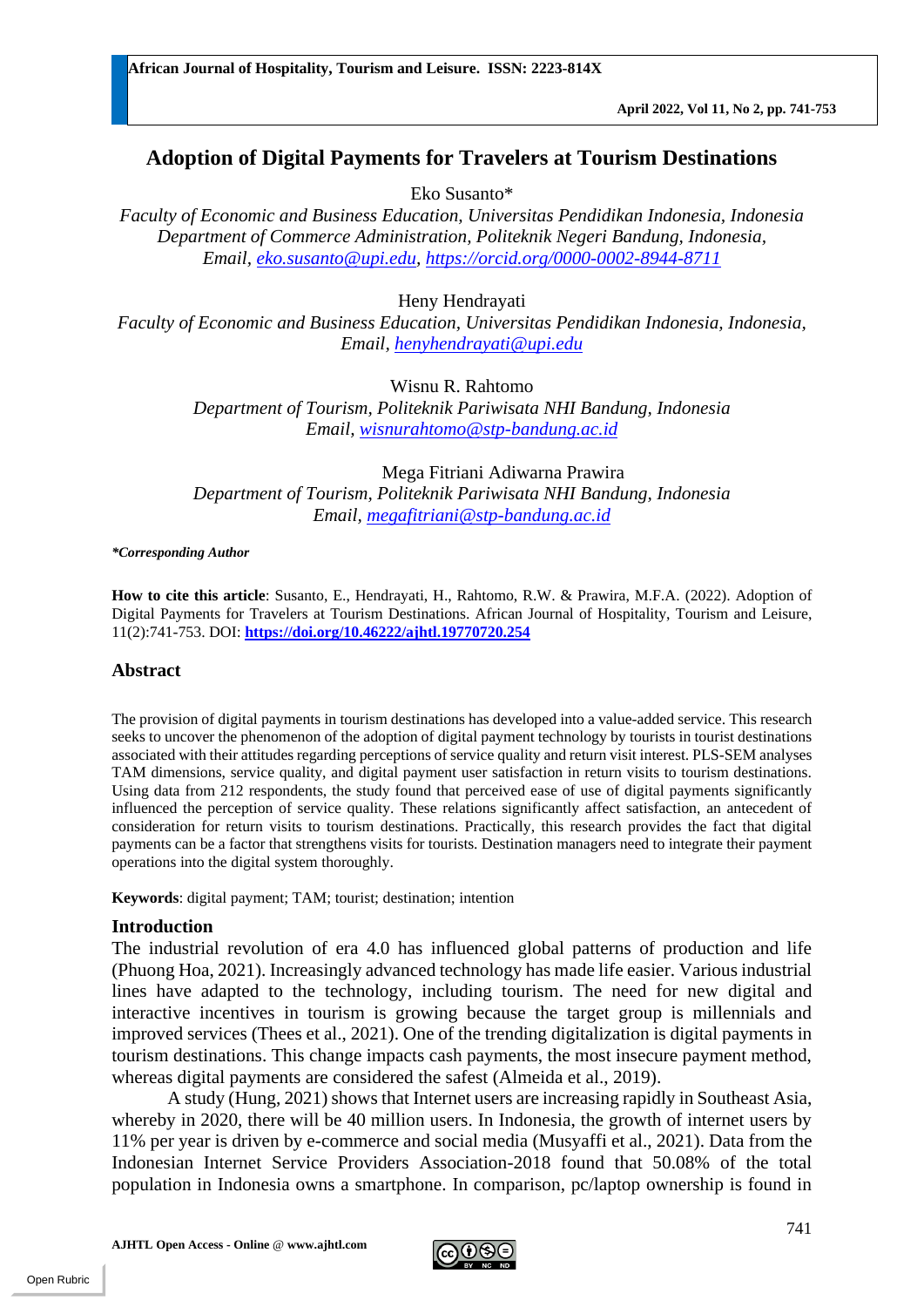

25.72% of Indonesians. The rapid development of technology caused many changes. One of which is the economic transaction system in payments that turns digital. Based on the IPSOS survey, in everyday life, Indonesians have done at least once a week using e-wallets, as many as 68% of Indonesians.

The development of digital payments in Indonesia began in 2007. Telkomsel released the first e-wallet, namely T-cash, followed by other provider companies such as Dompetku from Indosat, XL Tunai from XL Axiata, and various other e-wallets. In Indonesia, at least 38 digital payments or e-wallets have been spread throughout Indonesia officially by Bank Indonesia (Damayanti et al., 2021). The scope of technology in tourism and hospitality sharpens business viability and convenient service delivery. Travellers increase mobility and flexibility needs across travel and accommodation experiences (Verma et al., 2021). The provision of digital payments on transactions in tourist attractions, hotels, restaurants, and other tourism business lines has been implemented in many tourism destinations in Indonesia. Digital payment methods include debit/credit cards, e-wallets, QR Codes, internet banking, and mobile banking.

One of the essential parts of developing digital payment transactions for tourism destinations is service quality. In theory, service quality is used to assess consumer expectations to help determine managerial strategies and actions to improve the quality of service (Parasuraman et al., 1988). Another concept is evaluating a product's service quality based on the quality of service felt by customers (Xu & Lu, 2020). In the service sector such as tourism, quality is one of the essential elements in business development due to its positive relationship with profits, increased market share, and customer satisfaction. The quality of digital payment transaction usage services impacts the perception of satisfaction of use. It encourages visits back to tourist destinations (Xia et al., 2018). In the development of digital payment transactions, users certainly through the process of adapting technology, especially mobilerelated services, so the Technology Acceptance Model is suitable for use in reviewing the phenomenon of digital transaction adoption from the point of view of perceived usefulness and perceived ease of use (Kar, 2020; Yan et al., 2021). Both become important as one of the service components in tourism destinations (Xia et al., 2018).

Several studies have paid attention to digital payment behaviour with a focus on performance expectations and trust in QR code payments (Lou et al., 2017; Musyaffi et al., 2021), risk and trust in e-payment (Nguyen, 2018), as well as the demographic impact on epayment service preferences (Yaokumah et al., 2017). The research has revealed various effects of using digital payments. However, this phenomenon has not been linked to the intention of returning to tourist destinations. This research aims to examine aspects of digital payment technology adoption. The Technology Acceptance Model / TAM (Davis, 1989) concept was an antecedent service quality connected with the perception of satisfaction that impacts the intention of returning to the tourism destination. This research has the opportunity to close other research gaps that have not paid attention to service quality performance and adoption of digital payment technology. It is believed to enrich the study of the work system of existing tourism destinations.

# **Literature review**

# *Perceived ease of use*

Perceived ease of use as part of the Technology Acceptance Model (TAM) (Davis, 1989) refers to using a system easily and free of effort. Technology users believe that the ease of use of a technology system depends on its flexibility, how easily the technology is understood, and the ease of operating the technology system used without requiring more effort (Puhan et al., 2017). Regarding this concept, (Viswanath & Fred D, 1996) divide perceived ease of use into four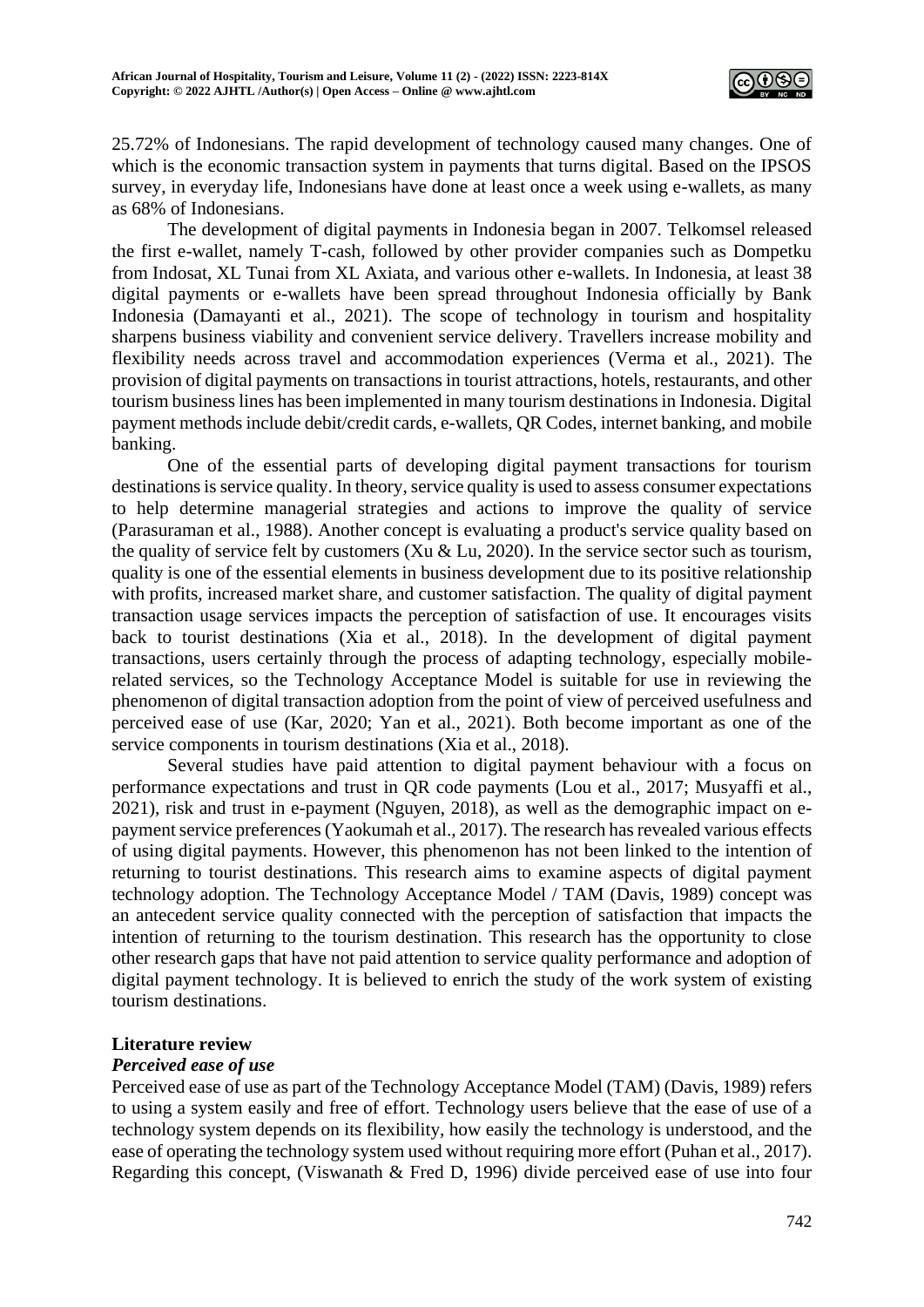

dimensions, including a) the interactions that occur between individuals with technological systems are clear and easy to understand; b) it does not take much mental effort to be able to use the technology; c) technology is easy to use, and; d) the technology is easy to operate as per the user's wishes.

Various studies show that Perceived Ease of Use has a positive influence and significantly encourages user satisfaction and use of related technologies continuously (Isaac et al., 2016; Mahaboob Basha et al., 2020; Sinaga et al., 2021; Sito Putri & Iriani, 2021; Subagio et al., 2018). The study results (Sito Putri & Iriani, 2021), Provide a view of how perceived ease of use affects a user's trust or trust in the technology or system he or she uses. This is in line with the study (Barua et al., 2017), Where users are confident to continue to use a technology product that they consider easy to use and useful. (Daud et al., 2018; Kaur & Malik, 2019; Subagio et al., 2018) found that Perceived Ease of Use impacts the Perceived Usefulness variable, which shows that the more accessible a technology is to use, the more valuable it is in the lives of its users.

A study (Sholikah & Sutirman, 2020) found that perceived ease of use in technology products significantly affects perceived service quality. This shows that users who feel at ease in adopting a technological object assess the quality of service provided.

*H1: perceived ease of use has a significant effect on perceived usefulness H2: perceived ease of use has a significant effect on perceived service quality*

# *Perceived of usefulness*

Perceived usefulness is defined as ''the degree to which an individual believes that using a particular system would enhance his/her job performance'' (Davis, 1989, p. 320). Individuals (*users*) will continue to use technology if they understand the usefulness of a product (Lucyanda et al., 2010); this includes digital payments. Users who benefit from using a digital payment service will have constructive behaviour to continue using the service in the future.

Previous studies have examined antecedent perceived usefulness in the form of expectation confirmatory (Rahi & Abd. Ghani, 2019), perceived enjoyment (Maharoesman & Wiratmadja, 2016), and perceived ease of use (Daud et al., 2018). Several other studies have found perceived usefulness to impact trust (Chinomona, 2013; Kumar, 2020) and user satisfaction (Daud et al., 2018; Haddad, 2018; Rahi & Abd. Ghani, 2019; Rawashdeh et al., 2021). In particular, perceived usefulness has also been shown to influence perceived service quality (Sholikah & Sutirman, 2020). This suggests that users who benefit from a technology product tend to assess the quality of service, or at least these benefits have partially met some of the expectations of the value of the services they have (Kumar, 2020).

*H3: perceived usefulness has a significant effect on perceived service quality*

### *Service quality*

In most nations, digital payment has become the most frequent and prominent payment method (Kumar, 2020). As a product with a broad reach, the service quality aspect of digital payments has become a topic that has attracted many researchers to study. (Parasuraman et al., 1988) developed a service quality metric (SERVQUAL) based on five factors: reliability, tangibles, responsiveness, assurance, and empathy. Customers evaluate quality in various ways and may consider some elements. Based on this statement, digital payments are personified as a unit of physical and non-physical services for their users.

Customers' needs, purchasing habits, and consumption patterns should all be taken into account by businesses. Service quality is considered as a set of competitive forces; since it improves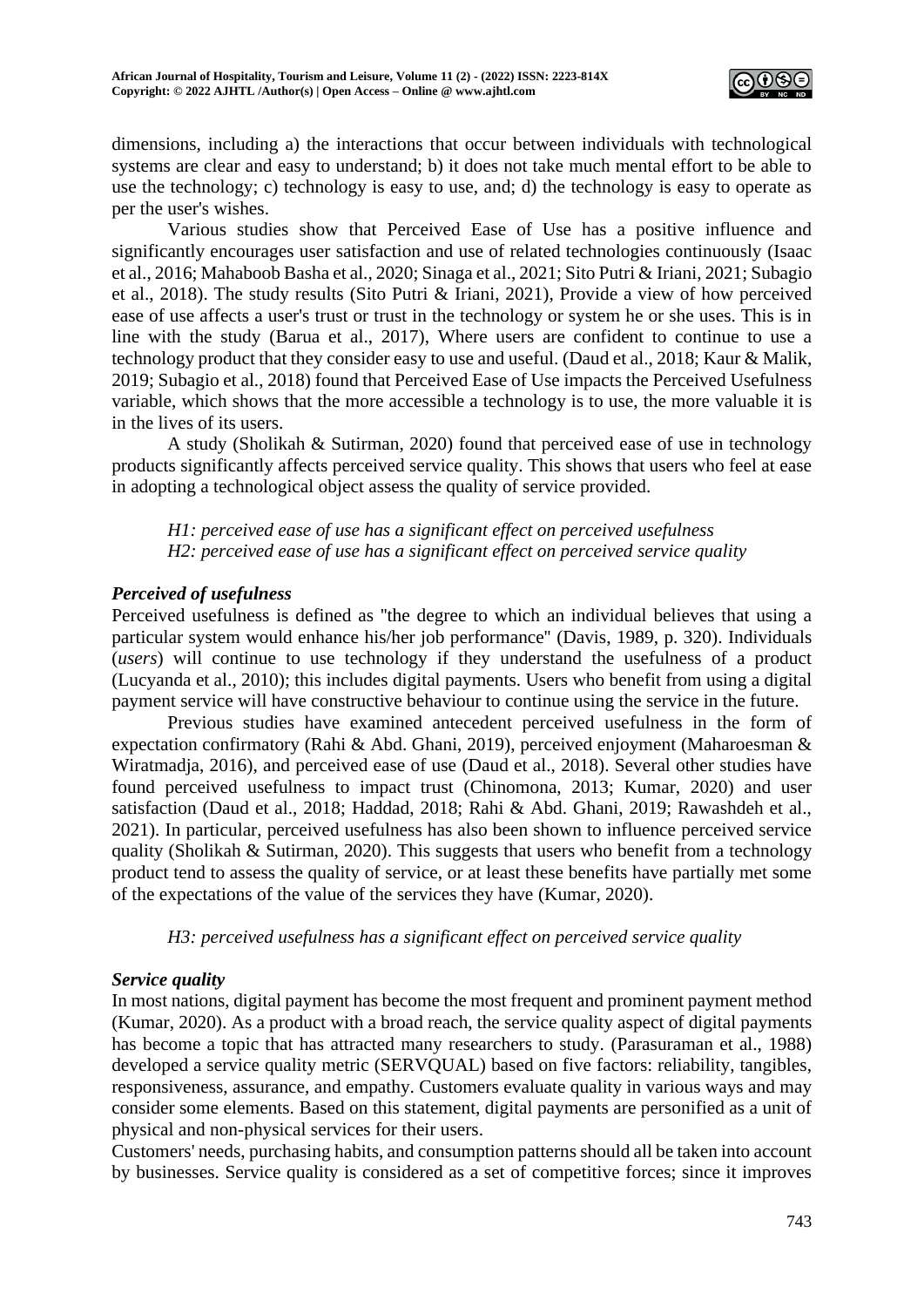

service performance, increases market share, and increases profits if it provides a long-term competitive advantage. Quality digital payment service is a condition where the entire transaction service is above the expectations of its users (AL-Qawasmi et al., 2020; Poerjoto et al., 2021). This condition was then significantly linked to user satisfaction (Jin & Lim, 2021).

*H4: perceived service quality has a significant effect on user satisfaction*

# *User satisfaction*

User experience in tourism can be defined as the extent to which the needs and desires of the tourist can be met. During a trip or tourist activity, it occurs regarding the products and services provided to meet tourists' wishes, expectations, and needs related to the part of the trip (Aliman et al., 2016). As described by (Tribe & Snaith, 1998), tourist satisfaction is a benchmark to the extent to which the tourist's assessment of the attributes of the destination exceeds his expectations.

Satisfaction experience assessment *can* be said to vary significantly from concept to model. Each experience is different in each customer, encounter, and institution, supporting a new understanding of customer satisfaction within the industry (Sukiman et al., 2013). In more detail, tourist satisfaction in this study is used to describe the emotional state of tourists after experiencing digital contrasting experiences in the elements of tourism destinations (Baker & Crompton, 2000; Mathison, 2013).

Satisfaction (Sukiman et al., 2013) is influenced by the quality of goods and services and customer feelings in the form of accumulative perceptions that will influence the decision to make a buyback. The early part of this theory is supported by several theories of its predecessors, who also stated that satisfaction and service quality are very closely related. By increasing service quality, satisfaction will increase (Bitner, 1990; Bolton & Drew, 1991). The condition of tourists' satisfaction with services in tourism destinations, including digital payment transactions, has influenced visiting interest (Afshardoost & Eshaghi, 2020; Amorim et al., 2019; Llopis-Amorós et al., 2018).

# *H5: User satisfaction has a significant effect on visiting interest*

# *Intention to revisit*

The intention to visit a tourist destination can be analogous to the interest in buying a manufactured product (Albarq, 2013). Several other studies confirm that the interest in return visits is closely related to attitudes and preferences towards the brand or type of product (Kim & Ko, 2012; Martín-Consuegra et al., 2018). Interest as encouragement, both visiting and buying, is a stimulus from the potential personal consumer that gives rise to a drive influenced by positive feelings towards the product that motivates the action to re-interact. These positive feelings can be attributed to previous variables, namely satisfaction experience (Aji et al., 2020; Semrad & Rivera, 2018).

# **Methods**

This research seeks to examine the quality of service in the use of digital payments in tourist destinations to the satisfaction experience and interests of visiting tourists. Measurement items were adopted from the literature and modified for the study. Based on these considerations, the research hypothesis will be determined. The research framework was developed in thirty-one assessment items divided into nine dimensions: five dimensions for Service Quality; a twodimensional Technology Acceptance Model; and two dimensions that measure User Satisfaction. Service Quality attributes adapt theory (Parasuraman et al., 1988). It measures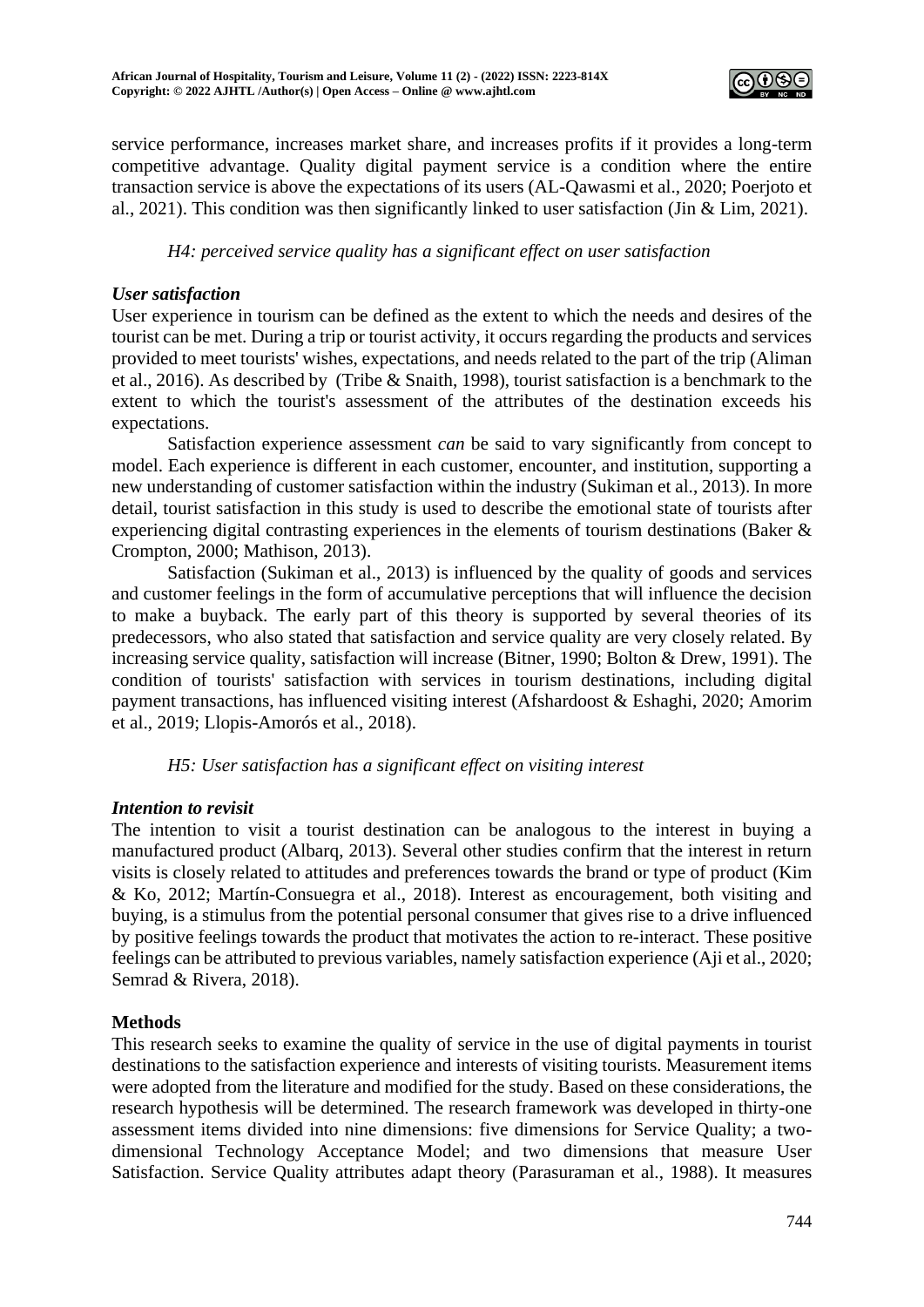

digital payment performances through five dimensions: reliability, empathy, responsiveness, assurance, and Tangibility. Atribut Technology Acceptance Model (TAM) adapts (Davis, 1989; Yan et al., 2021) used to assess digital payment adoption in tourist destinations. Atribut User Satisfaction adapts theory (Sun et al., 2021) was used to determine the effect of ServQual and TAM on the satisfaction and intention of visits, as presented in Figure 1.



Figure 1. Proposed model Source: Adaptation from (Davis, 1989; Parasuraman et al., 1988; Sun et al., 2021; Tang et al., 2021)

The survey was conducted by distributing an online questionnaire at the end of 2021 with a selection question: whether respondents had made digital payment transactions in tourist destinations for the past year. Of these activities, 256 responses were received, but only 212 data could be processed later. To avoid measurement errors, multi-measurement items are used in a 5-point Likert scale with points 1 indicating very disagree and five indicating strongly agree.

Descriptive statistics are used to describe the demographic characteristics of respondents. Of the 212 data received, 45% of respondents were male, and 55% of respondents were women. Based on the age of respondents, 62% of respondents aged 16 - 20 years, 28% of respondents aged 21 - 25 years, 7% of respondents aged 26 - 30 years, 2% of respondents aged 31 - 35 years, and 1% of respondents aged 36 - 40 years. Based on monthly income it is known that 77% of respondents have income  $\langle$  Rp 3,000,000, 14% of respondents have income  $>$  Rp 3,000,000 - Rp 6,000,000, 4% of respondents have an income of  $>$  Rp 6,000,000 – Rp 9,000,000, 1% of respondents have income > Rp 9,000,000 – Rp 12,000,000, 2% of respondents have  $>$  income of Rp 12,000,000 – Rp 15,000,000, and 2% of respondents have  $>$ income of Rp 15,000,000. Then, for the level of education it is known that 71% of high school graduates, 28% hold Bachelor's degrees, and 1% have graduate degrees.

Partial Least Squares (PLS) are used to analyze the construction of research frameworks. PLS is a well-known technique for finding route coefficients in structural models. Its popularity has expanded in social research due to its ability to represent latent components under non-normal situations with small to medium sample sizes (Hair et al., 2018). We used the PLS approach to establish the significance levels for the loadings, weights, and route coefficients. We then used the bootstrapping technique to derive the hypothesis. Finally, blindfolding procedures were employed to determine and examine the validity of the research hypothesis.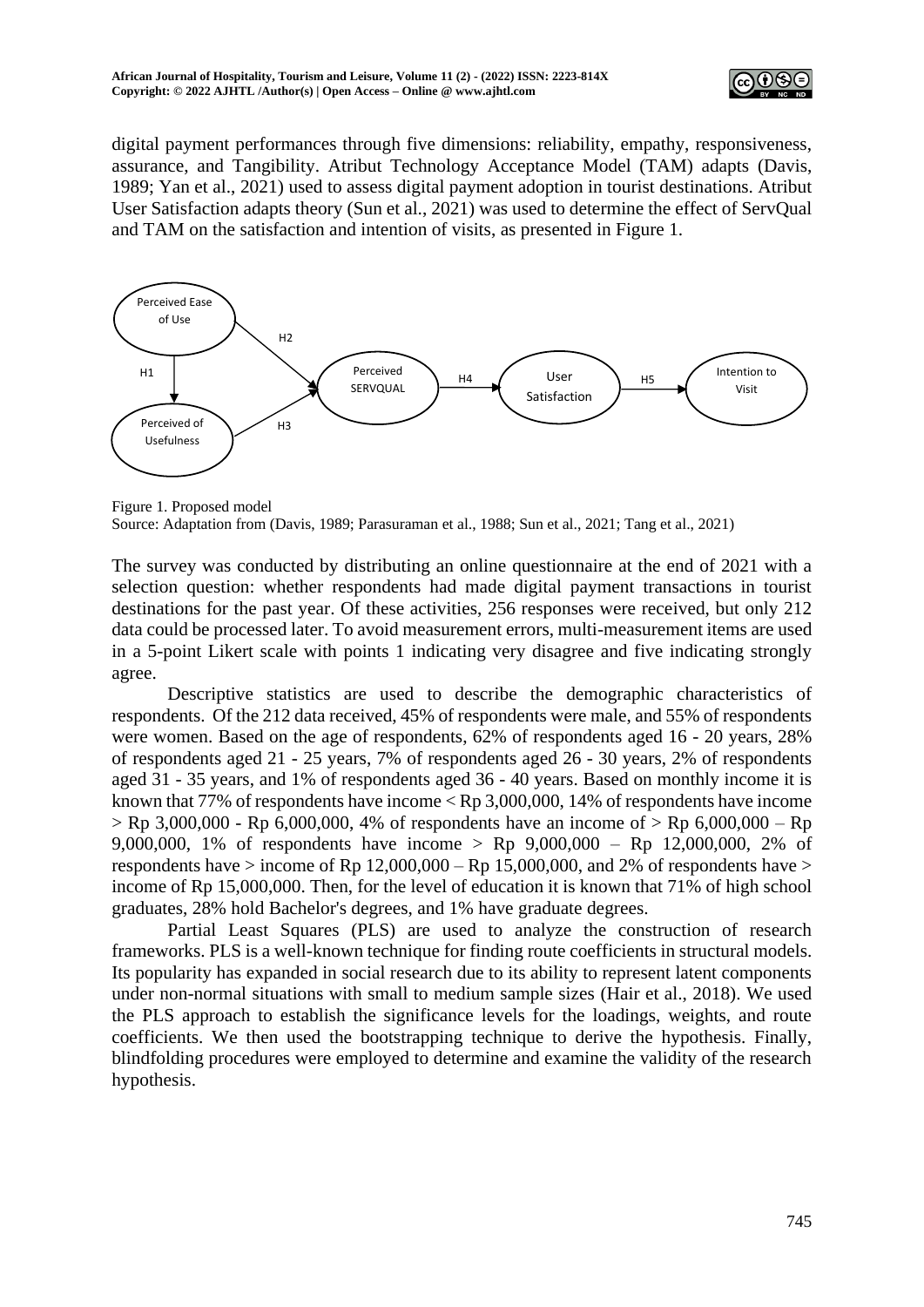

### **Results**

### *Measurement model*

The reflective factorial modelling revealed significant reliability and convergent validity of all constructs of the measurement model. As measured by factor loadings, Cronbach's alpha, composite reliability (CR), and average variance explained (AVE). Each component had a load of more than 0.60; Cronbach's alpha (a) values for all constructs were larger than 0.86; all CR values were greater than 0.91; and all AVEs were greater than 0.72 (Hair et al., 2018). Discriminant validity was confirmed by calculating the Heterotrat-Monotrait ratio of correlations (HTMT0.85) (Fornell, C., & Larcker, 1981). All calculations have fulfilled the requirements presented in Table 1 and Table 2.

Table 1. Validity and reliability for constructs

| raoic 1. Tandrey and remadinty for constructs<br><b>Constructs &amp; Items</b>        | Loadings | $\mathbf{AVE}$ | CR     |
|---------------------------------------------------------------------------------------|----------|----------------|--------|
| Perceived Ease of Use (PEU) – Cronbach's alpha = $0.9191$                             |          | 0.8061         | 0.9432 |
| PEU1: Digital payment services in tourism businesses are easy to use.                 | 0.8515   |                |        |
| PEU2: Digital payment services in tourism businesses are easy to understand.          | 0.9079   |                |        |
| PEU3: The procedure of digital payment services in tourism businesses does not make   | 0.8733   |                |        |
| it difficult.                                                                         |          |                |        |
| PEU4: Digital payment services in tourism businesses are easy to learn.               | 0.9552   |                |        |
| Perceived of Usefulness (POU) – Cronbach's alpha = $0.9242$                           |          | 0.8142         | 0.9460 |
| POU1: I would argue that digital payment services in tourism businesses provide       | 0.8938   |                |        |
| benefits.                                                                             |          |                |        |
| POU2: Digital payment services provide convenience in visiting tourism businesses.    | 0.8903   |                |        |
| POU3: Digital payment services must continue to be widely provided in tourism         | 0.9074   |                |        |
| businesses.                                                                           |          |                |        |
| POU4: Digital payment services give the impression of a smart and modern tourism      | 0.9176   |                |        |
| business.                                                                             |          |                |        |
| Perceived Service Quality (SER) – Cronbach's alpha = $0.9520$                         |          | 0.6184         | 0.9575 |
| SER1: Security of digital payment transactions in tourism businesses can be relied    | 0.8411   |                |        |
| upon.                                                                                 |          |                |        |
| SER2: Employees who provide digital payment services serve politely and               | 0.8819   |                |        |
| consistently.                                                                         |          |                |        |
| SER3: Employees seek to understand the needs and conditions of users of digital       | 0.7922   |                |        |
| payment services.                                                                     |          |                |        |
| SER4: Employees provide equal service to all users.                                   | 0.7150   |                |        |
| SER5: Employees are sympathetic in providing digital payment services.                | 0.7451   |                |        |
| SER6: Employees pay good attention when constraints on digital payment                | 0.7649   |                |        |
| transactions.                                                                         |          |                |        |
| SER7: Digital payment transactions in tourism businesses are completed on time.       | 0.7534   |                |        |
| SER8: Digital payment transactions in tourism businesses are always reliable.         | 0.7820   |                |        |
| SER9: In the event of obstacles, digital payment services are correctly repaired.     | 0.7420   |                |        |
| SER10: Digital payment facilities are available at the payment service desk/counter.  | 0.7073   |                |        |
| SER11: There are several digital payment options at the payment service counter.      | 0.7294   |                |        |
| SER12: Digital payment facilities are physically in good condition.                   | 0.7288   |                |        |
| SER13: Employees can provide digital payment services when I request.                 | 0.9150   |                |        |
| SER14: Employees can provide digital payment services without the help of others.     | 0.8734   |                |        |
| User Satisfaction (SAT) – Cronbach's alpha = $0.8618$                                 |          | 0.7085         | 0.9063 |
| SAT1: I am satisfied with digital payment services in the tourism business.           | 0.7338   |                |        |
| SAT2: Digital payment services add to the satisfaction of the visiting experience in  | 0.8865   |                |        |
| the tourism business.                                                                 |          |                |        |
| SAT3: No complaints about digital payment services at the tourism businesses I        | 0.8608   |                |        |
| visited.                                                                              |          |                |        |
| SAT4: Tourism businesses that provide digital payment services have a positive value  | 0.8767   |                |        |
| in my mind.                                                                           |          |                |        |
| Intention to Re-Visit (ITV) – Cronbach's alpha = $0.8638$                             |          | 0.6924         | 0.8999 |
| ITV1: Tourism businesses that provide attractive digital payment services to revisit. | 0.8792   |                |        |
| ITV2: Digital payment services tourism business becomes an interesting                | 0.8078   |                |        |
| consideration for my visit in the future.                                             |          |                |        |
| ITV3: Tourism business digital payment services facilitate the following visit plans. | 0.8275   |                |        |
| ITV4: I will still use digital payment services on my next visit.                     | 0.8120   |                |        |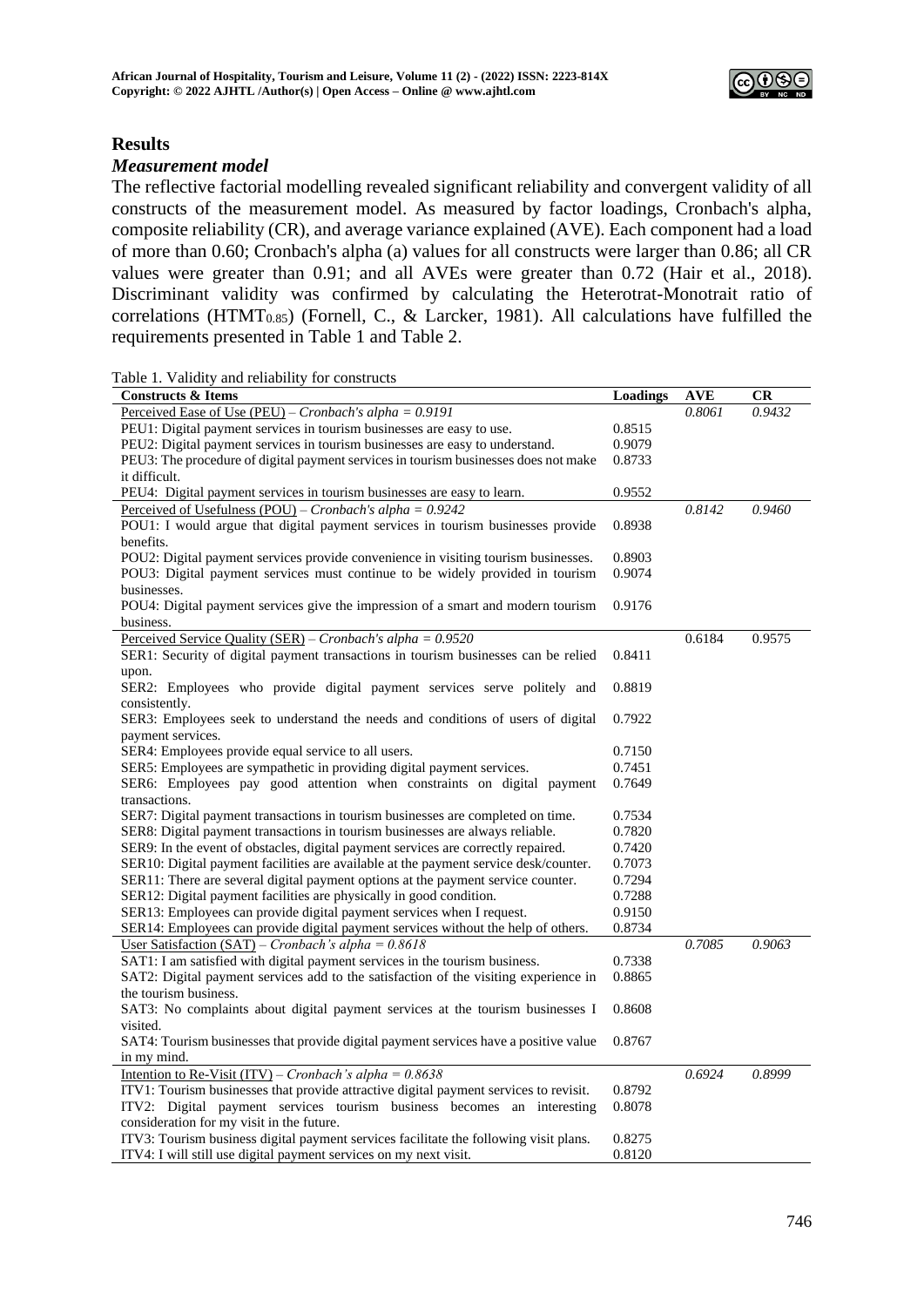

| 0.8321<br>0.8978<br>0.4676 |                            |                            |        |
|----------------------------|----------------------------|----------------------------|--------|
|                            |                            |                            |        |
|                            |                            |                            |        |
|                            | 0.9023                     |                            |        |
|                            | 0.4733                     | 0.8417                     |        |
|                            | 0.4871                     | 0.7623                     | 0.7864 |
|                            | 0.3033<br>0.6833<br>0.5378 | 0.5476<br>0.5661<br>0.7386 |        |

Table 2. Discriminant validity

The square root of AVE of every multi-item construct (first-order and second-order) is shown on the main diagonal

### *Structural model*

SmartPLS 3.2.9 was used to test this investigation's structural model and assumptions. The statistical significance of the weights of sub-constructs and the path coefficients was investigated using a bootstrapping approach with 5000 iterations (Chin et al., 2008).  $\mathbb{R}^2$  is the primary approach to evaluate the model's explanatory capacity because PLS does not offer overall goodness-of-fit indices. (Tenenhaus et al., 2005), on the other hand, proposed the goodness-of-fit (GoF) index as a diagnostic tool for evaluating model fit. The geometric mean of average communality and average  $\mathbb{R}^2$  are used in the GoF measure (for endogenous constructs). To evaluate the GoF analysis findings, (Hoffmann & Birnbrich, 2012) published the following cut-off values: GoF small  $= 0.1$ , GoF medium  $= 0.25$ , and GoF large  $= 0.36$ . A GoF value of 0.573 was estimated for the model employed in this investigation, indicating a satisfactory model fit.

Following the measurement model and goodness of fit, the hypothesized relationships in the structural model were tested. Fig. 2 shows the results of the analysis. The corrected  $\mathbb{R}^2$ refers to the predictor variable's explanatory power (s) on the respective construct. Perceived ease of use explains 28% of perceived usefulness. In contrast, perceived ease of use interaction with perceived usefulness explains 53% of perceived service quality. User satisfaction is predicted 57% by perceived service quality, and user satisfaction explains 45% of intention to revisit tourism destinations. Regarding model validity, (Chin et al., 2008) classified the endogenous latent variables as substantial, moderate, or weak, based on the  $R^2$  values of 0.67, 0.33, or 0.19, respectively. Accordingly, perceived usefulness ( $R^2$ =0.278), perceived service quality ( $\mathbb{R}^2$ =0.526), user satisfaction ( $\mathbb{R}^2$ =0.568), and intention to revisit ( $\mathbb{R}^2$ =0.450) are moderate, as portrayed in Table 3.

The researchers used the predictive sample reuse approach  $(Q^2)$  as a criterion for predictive relevance in addition to the size of  $\mathbb{R}^2$  (Chin et al., 2008).  $\mathbb{Q}^2$  demonstrates how effectively the obtained data can be reconstructed empirically with the help of the model and the PLS parameters, based on the blindfolding technique. The researchers used cross-validated redundancy procedures to produce  $Q^2$  for this investigation, as suggested by (Chin et al., 2008). A  $Q^2$  greater than 0 indicates that the model is predictively relevant, whereas a  $Q^2$  less than 0 indicates that the model is not. Perceived usefulness, perceived service quality, user satisfaction, and intention to revisit are 0.1857, 0.3104, 0.3952, and 0.2388, respectively, as shown in Table 3, suggesting acceptable predictive relevance.

| <b>Endogenous constructs</b> | $\mathbf{R}^2$ |        |
|------------------------------|----------------|--------|
| Intention to Revisit         | 0.4502         | 0.2388 |
| Perceived of Usefulness      | 0.2780         | 0.1857 |
| User Satisfaction            | 0.5681         | 0.3952 |
| Perceived Service Quality    | በ 5266         | 0.3104 |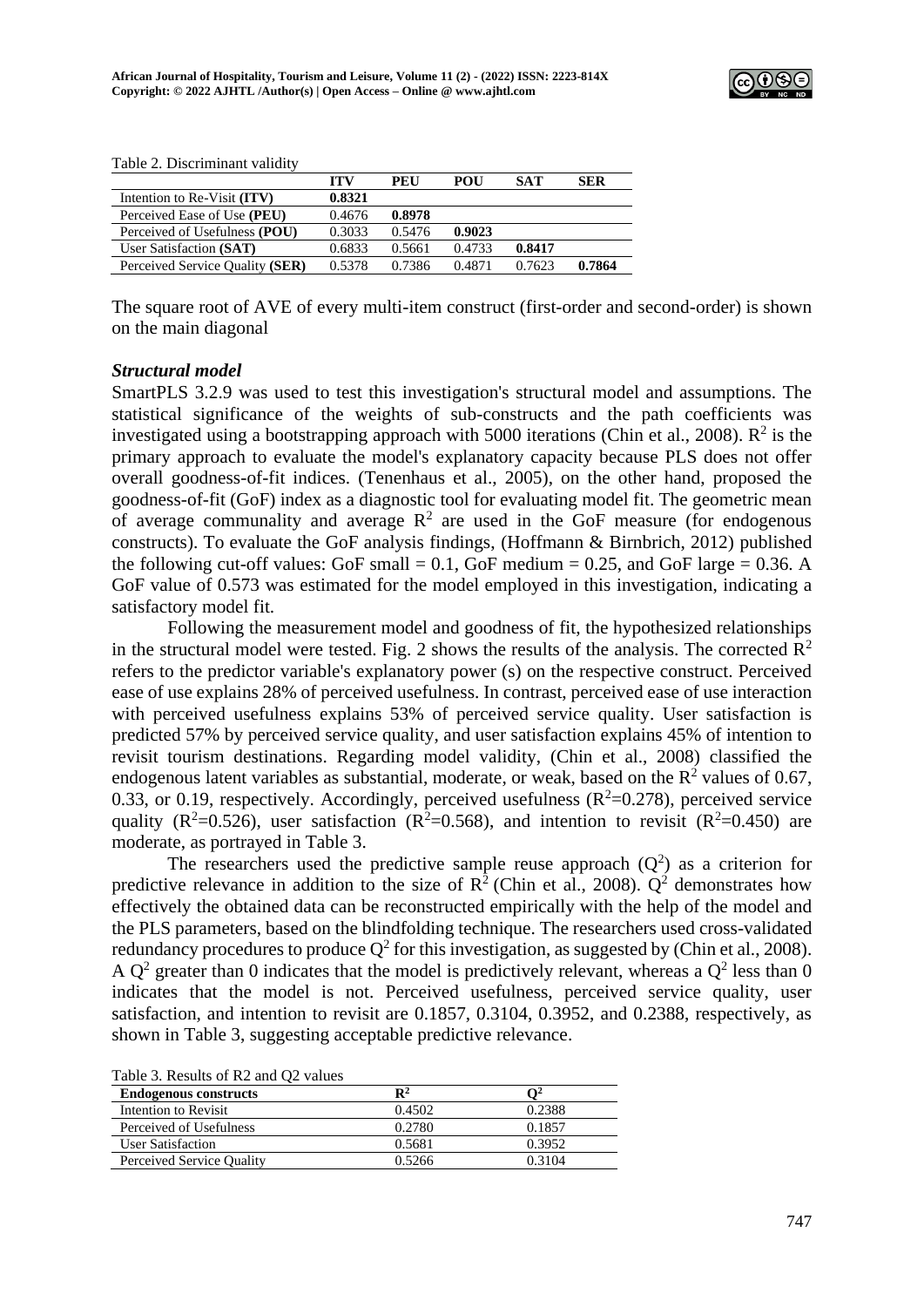

The structural model and hypotheses testing results are presented in Table 4 and Figure 2. Four hypotheses were supported, and one hypothesis was rejected. Indicating that perceived ease of use significantly influences perceived usefulness. Perceived ease of use significantly influences perceived service quality, but perceived usefulness did not significantly affect perceived service quality. The researchers also observed that perceived service quality influences user satisfaction significantly. Finally, digital payment user satisfaction significantly influences the intention to revisit tourism destinations.

|                | <b>Hypothesis</b>                                                         | Original<br><b>Sample</b><br>(O) | <b>Sample</b><br>Mean<br>(M) | <b>Standard</b><br><b>Deviation</b><br>(STDEV) | <b>Statistics</b><br>( O/STDEV ) | $P^*$<br><b>Values</b> | <b>Results</b>          |
|----------------|---------------------------------------------------------------------------|----------------------------------|------------------------------|------------------------------------------------|----------------------------------|------------------------|-------------------------|
| H1             | Perceived Ease of Use $\rightarrow$ Perceived of<br>Usefulness            | 0.5476                           | 0.5631                       | 0.1212                                         | 45.170                           | 0.0000                 | Supported               |
| H <sub>2</sub> | Perceived Ease of Use $\rightarrow$ Perceived<br><b>Service Quality</b>   | 0.6740                           | 0.6701                       | 0.1614                                         | 41.760                           | 0.0000                 | Supported               |
| H <sub>3</sub> | Perceived of Usefulness $\rightarrow$ Perceived<br><b>Service Quality</b> | 0.1180                           | 0.1278                       | 0.1808                                         | 0.6530                           | 0.5138                 | <b>Not</b><br>Supported |
| H4             | Perceived Service Quality $\rightarrow$ User<br>Satisfaction              | 0.7623                           | 0.7632                       | 0.0827                                         | 92.188                           | 0.0000                 | Supported               |
| H <sub>5</sub> | Satisfaction<br>Intention to<br>→<br>User<br>Revisit                      | 0.6833                           | 0.7451                       | 0.0766                                         | 89.258                           | 0.0000                 | Supported               |
| $* P < 0.05$   |                                                                           |                                  |                              |                                                |                                  |                        |                         |

Table 4. Structural estimates (hypothesis testing)



Figure 2. Structural Model Results Source: Authors

# **Discussion**

Digital payments have become a common phenomenon in changing financial transactions in the global community, motivated by advances in information technology, financial literacy, and societal needs. The development of digital payments is often associated with purchasing e-tickets and e-vouchers for the benefit of travel. Similarly, in the development of tourism destinations, digital payment has become one of the services considered to accelerate transactions in business units of tourist attractions, hotels, restaurants, and transportation services. In this context, the provision of digital payments in tourism business units often becomes the first encounter of tourists with financial technology.

The study examined the process of digital payment adoption. It linked it to the perception of service quality that impacts the satisfaction and desire to return to the tourism destination for tourists post-experience. Based on the construction of calculated models, it is known that ease of use is a major driver of the adoption of digital payment technology, as found in the study (Balakrishnan, 2021; Patil et al., 2017; Singh et al., 2019; Susanto et al., 2022). In the technology adoption cycle, useful digital payments are easy to use. Digital payment service providers need to consider the ease of use aspect as the main consideration of their services.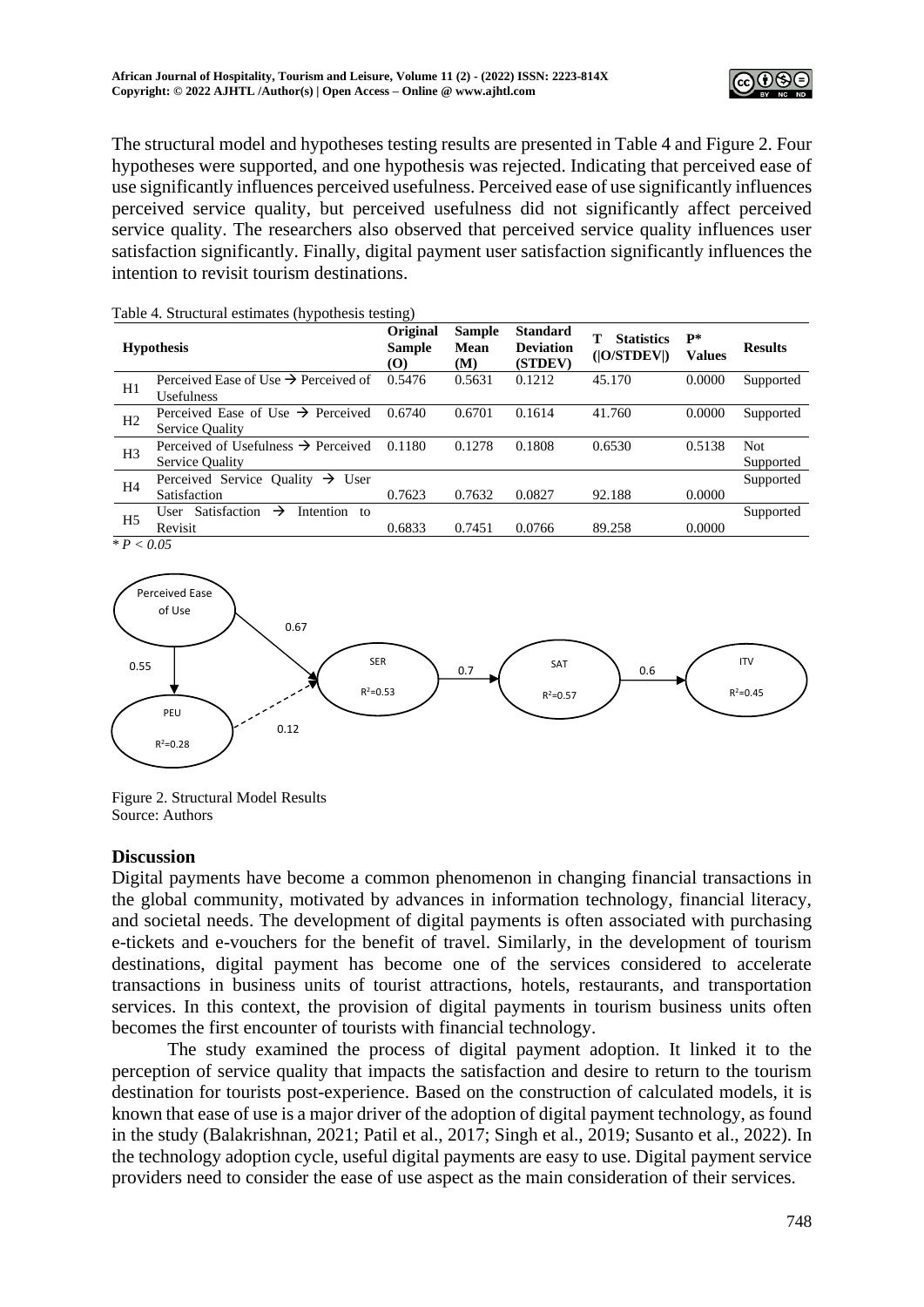

The study found that perceived ease of use is an antecedent of the service quality of digital payment. This strengthens the study (Patil et al., 2017; Sholikah & Sutirman, 2020), where users tend to assess the quality of digital payment services on the pre-terms of ease of use. Digital payment services, from the physical and non-physical aspects provided by tourism business unit managers, are perceptually assessed by the ease of use of these services for tourists. In the next cycle, the quality of digital payment services will impact satisfaction.

This study has confirmed that there is a change in the attitude of tourists today where the availability of easy and quality technology becomes a plus for a tourism business unit. Uniquely, this study found that tourists' satisfaction with the digital payment experience will influence the decision to return to the tourism business unit. Tourism business unit managers should see this as an opportunity to provide more payment technology alternatives as an additional attraction for tourists to return to visit in the future.

### **Conclusions**

The development of digital payments in tourism destinations has become a fact of service innovation. Digital transactions are considered to provide added value to the payment experience in tourist destinations. In developing countries, the adoption of digital payments is related to the image of the advancement of technology access in a region. Destinations with digital payment service capabilities are considered smart tourist destinations and are more effective in motivating visits (Novianti et al., 2022; Rafdinal et al., 2021; Susanto et al., 2020). This study has found facts supporting this phenomenon where aspects of technology adoption are significantly related to service quality. The successful use of digital payments for tourists is considered an added value for tourist destination services. This relationship is related to visit satisfaction that triggers future visit intentions. Theoretically, this study enriches a constructive model of visitation initiated by the ease of use of digital payment technology.

Practically, this study provides an overview of the importance of transforming conventional payments to digital in tourism destinations. Destination management organizations need to seriously integrate transaction services in their area into the digital system. Investment in digital payment technology needs to be assessed as an effort to achieve better business operating performance. Support for internet and electricity infrastructure needs to be synergized by stakeholders, considering the character of tourism destinations with a broad scope of operations, not only in urban areas.

### **References**

- Afshardoost, M. & Eshaghi, M. S. (2020). Destination Image and Tourist Behavioural Intentions: A Meta-Analysis. *Tourism Management*, *81*, 104154.
- Aji, H. M., Muslichah, I. & Seftyono, C. (2020). The Determinants of Muslim Travellers' Intention to Visit Non-Islamic Countries: A Halal Tourism Implication. *Journal of Islamic Marketing*. https://doi.org/10.1108/JIMA-03-2020-0075
- AL-Qawasmi, K., AL-Mousa, M. & Yousef, M. (2020). Proposed E-payment Process Model to Enhance Quality of Service through Maintaining the Trust of Availability. *International Journal of Emerging Trends in Engineering Research*, *8*(6), 2296–2300.
- Albarq, A. N. (2013). Measuring the Impacts of Online Word-of-Mouth on Tourists' Attitude and Intentions to Visit Jordan: An Empirical Study. *International Business Research*, *7*(1). https://doi.org/10.5539/ibr.v7n1p14
- Aliman, N. K., Hashim, S. M., Wahid, S. D. M. & Harudin, S. (2016). Tourists'-Satisfaction-With-A-Destination. *British Vol, Marketing Studies Centre, European Uk, Development*, *4*(5), 1–20.
- Almeida, F., Almeida, J. & Mota, M. (2019). Perceptions and Trends of Booking Online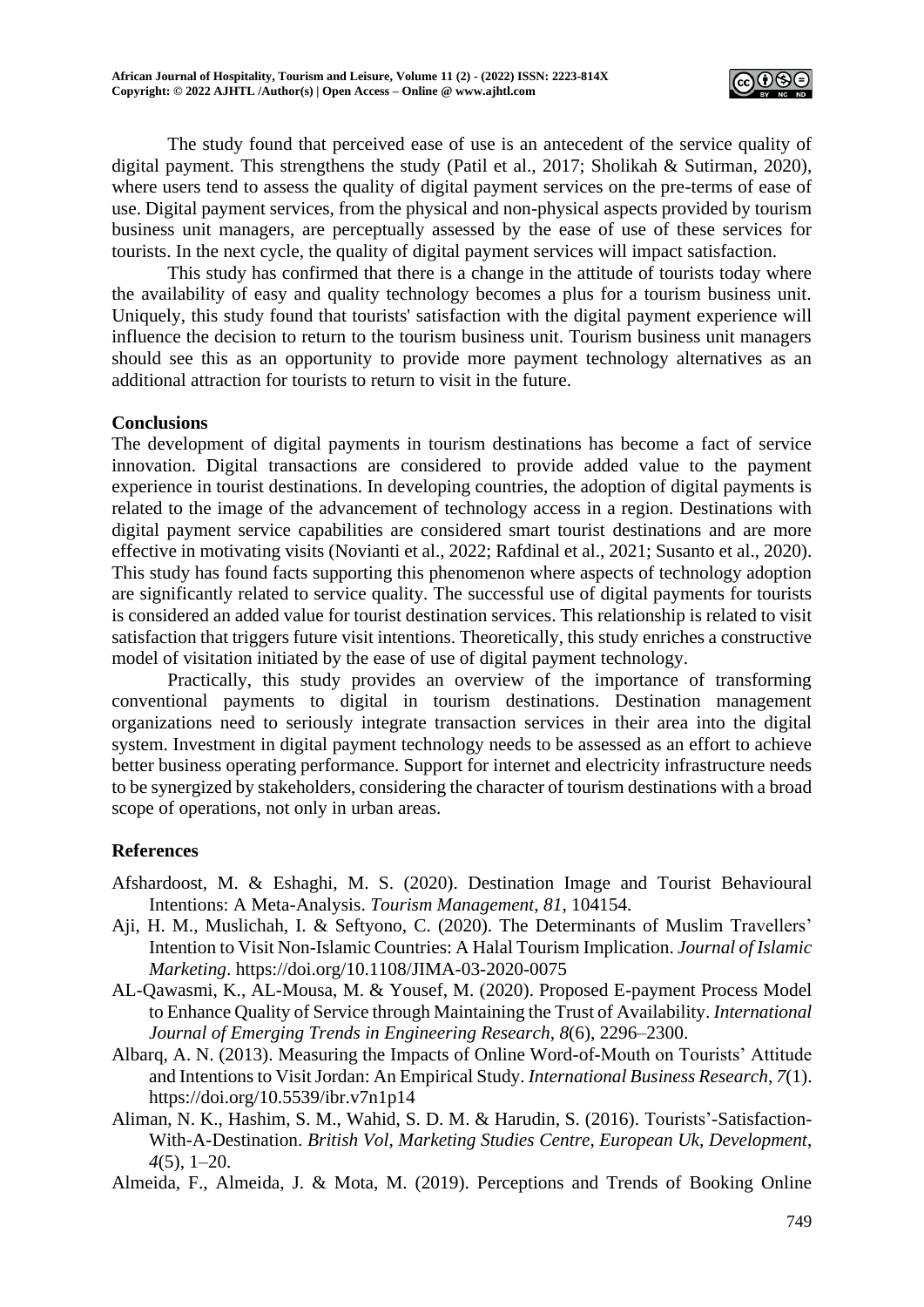

Payments in Tourism. *Journal of Tourism and Services*, *10*(18), 1–15.

- Amorim, D., Jiménez-Caballero, J. L. & Almeida, P. (2019). Motivation and Tourists' Loyalty in Performing Arts Festivals: The Mediator Role of Quality and Satisfaction. *Enlightening Tourism*, *9*(2), 100–136.
- Baker, D. A. & Crompton, J. L. (2000). Quality, Satisfaction and Behavioral Intentions. *Annals of Tourism Research*, *27*(3), 785–804.
- Balakrishnan, V. (2021). Drivers and Inhibitors for Digital Payment Adoption Using the Cashless Society Readiness-Adoption model in Malaysia. *Technology in Society*, *65*. https://doi.org/10.1016/j.techsoc.2021.101554
- Barua, Z., Aimin, W. & Hongyi, X. (2017). A Perceived Reliability-Based Customer Satisfaction Model in Self-Service Technology. *The Services Industries Journal*, *38*(7–8), 1–21.
- Bitner, M. J. (1990). Evaluating Service Encounters: The Effects of Physical Surroundings and Employee Responses. *Journal of Marketing*, *54*(2), 69.
- Bolton, R. N. & Drew, J. H. (1991). A Longitudinal Analysis of the Impact of Service Changes on Customer Attitudes. *Journal of Marketing*, *55*(1), 1.
- Chin, W. W., Peterson, R. A. & Brown, S. P. (2008). Structural Equation Modeling in Marketing: Some Practical Reminders. *Journal of Marketing Theory and Practice*, *16*(4), 287–298.
- Chinomona, R. (2013). The Influence of Perceived Ease of Use and Perceived Usefulness on Trust and Intention to Use Mobile Social Software : Technology and Innovation. *African Journal for Physical Health Education, Recreation and Dance*, *19*(2), 258–273.
- Damayanti, S. L., Yani, Y., Asnaini, A. & Afrianty, N. (2021). Minat Menggunakan E-Wallet pada Generasi Milenial dengan Pendekatan UTAUT (Unified Theory of Acceptance Use of Technology). *Jurnal BAABU AL-ILMI: Ekonomi Dan Perbankan Syariah*, *6*(1), 63.
- Daud, A., Farida, N., Andriyansah. & Razak, M. (2018). Impact of Customer Trust Toward Loyalty: The Mediating Role of Perceived Usefulness and Satisfaction. *Journal of Business and Retail Management Research*, *13*(2), 235–242.
- Davis, F. D. (1989). Perceived Usefulness, Perceived Ease of Use, and User Acceptance of Information Technology. *JSTOR*, *13*(3), 319–340.
- Fornell, C. & Larcker, D. F. (1981). Evaluating Structural Equation Models With Unobservable Variables and Measurement Error. *Journal of Marketing Research*, *18*(1), 39–50.
- Haddad, F. S. (2018). Examining The Effect of Learning Management System Quality and Perceived Usefulness on Student's Satisfaction. *Journal of Theoretical and Applied Information Technology*, *96*(23), 8034–8044.
- Hair, J. F., Risher, J. J., Sarstedt, M. & Ringle, C. M. (2018). The Results of PLS-SEM Article Information. *European Business Review*, *31*(1), 2–24.
- Hoffmann, A. O. I. & Birnbrich, C. (2012). The Impact of Fraud Prevention on Bank-Customer Relationships: An Empirical Investigation in Retail Banking. *International Journal of Bank Marketing*, *30*(5), 390–407.
- Hung, N. T. (2021). Factors Affecting Online Shopping Intention : An Empirical Study From Vietnam. *20*(3), 1297–1308.
- Isaac, O., Abdullah, Z., Ramayah, T., Mutahar, A. M. & Alrajawy, I. (2016). Perceived Usefulness, Perceived Ease of use, Perceived Compatibility, and Net Benefits: An Empirical Study of Internet Usage Among Employees in Yemen. *The 7th International Conference on Postgraduate Education, Universiti Teknologi MARA (UiTM), Shah Alam, Malaysia*, *May 2017*, 899–919.
- Jin, Z. & Lim, C. K. (2021). Structural Relationships Among Service Quality, Systemic Characteristics, Customer Trust, Perceived Risk, Customer Satisfaction and Intention of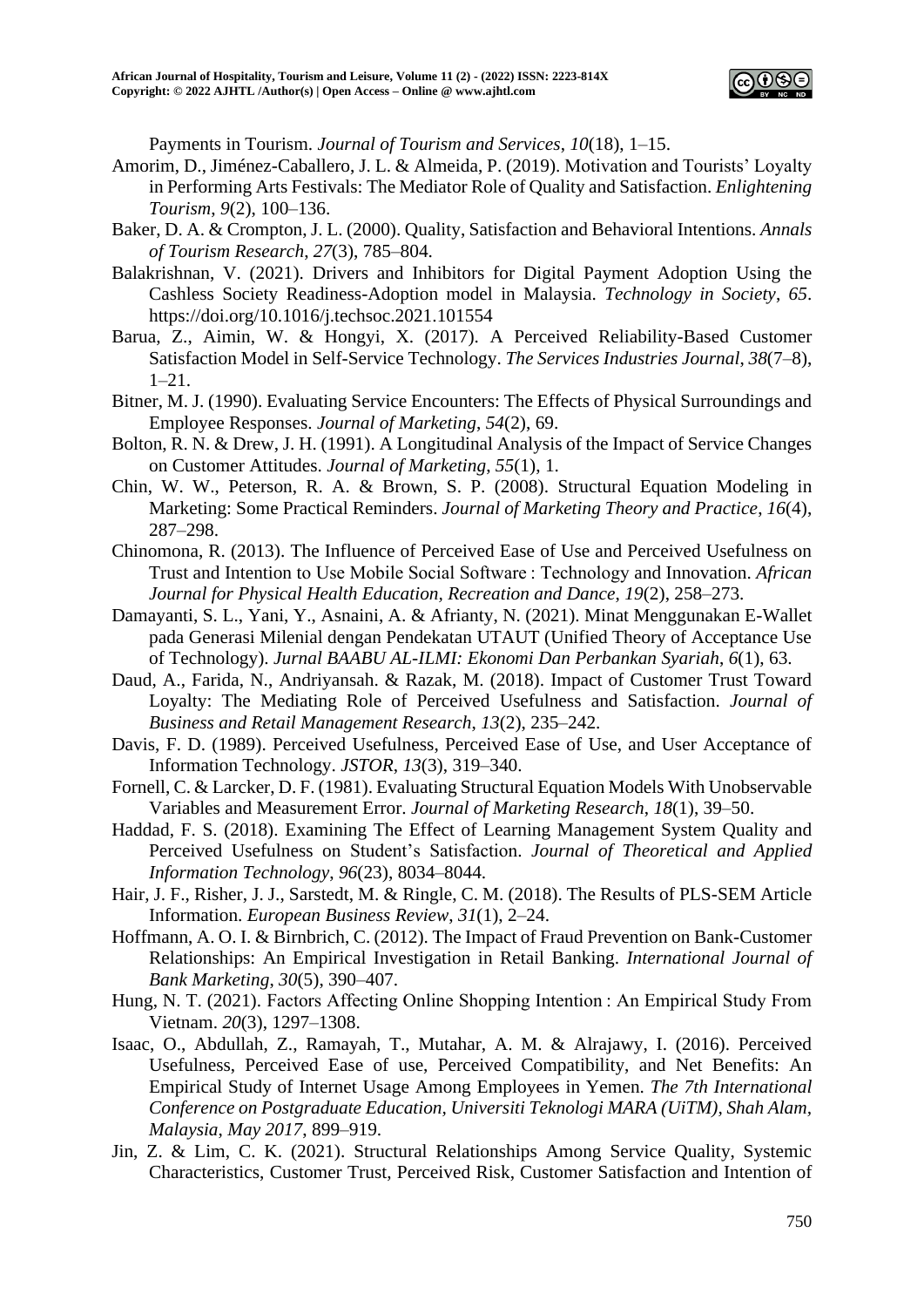

Continuous Use in Mobile Payment Service. *Journal of System and Management Sciences*, *11*(2), 48–64.

- Kaur, A. & Malik, G. (2019). Examining Factors Influencing Indian Customers' Intentions and Adoption of Internet Banking: Extending Tam With Electronic Service Quality. *Innovative Marketing*, *15*(2), 42–57.
- Kim, A. J. & Ko, E. (2012). Do Social Media Marketing Activities Enhance Customer Equity? an Empirical Study of Luxury Fashion Brand. *Journal of Business Research*, *65*(10), 1480–1486.
- Kumar, A. (2020). Role of Intrinsic and Extrinsic Factors Affecting Continuance Intentions of Digital Payment Services. *Advances in Information and Communication Technology*, 618, 544–555.
- Llopis-Amorós, M. P., Gil-Saura, I. & Molina, M. E. R. (2018). The Role of Marketing Communications in Generating Brand Equity for an Event. *Event Management*, *22*(5), 825–848.
- Lou, L., Tian, Z. & Koh, J. (2017). Tourist Satisfaction Enhancement Using Mobile QR Code Payment: An Empirical Investigation. *Sustainability*, *9*(7), 1–14.
- Lucyanda, J., Fakultas, D. A & Unisma, E. (2010). Pengujian Technology Acceptance Model Dan Theory Planned Behavior. *JRAK Agustus*, *2*(1995), 1–14.
- Mahaboob Basha, A. M., Chenchu Reddy, P., Radha Krishna Murthy, G., Srivani, J. & Ankaiah, B. (2020). Moderating Role of Security and Reliability on High Customer Satisfaction: Relationship among Ease of Use-Content-Service Quality with Respect to Customer Satisfaction in Digital Banking Transactions. *International Journal of Advanced Science and Technology*, *29*(3), 6866–6876.
- Maharoesman, Z. R. & Wiratmadja, I. I. (2016). Technology Acceptance Model of Internet Banking Service for Student's. *Proceedings of the 2016 IEEE IEEM*, 616–620.
- Martín-Consuegra, D., Faraoni, M., Díaz, E. & Ranfagni, S. (2018). Exploring Relationships Among Brand Credibility, Purchase Intention and Social Media for Fashion Brands: A Conditional Mediation Model. *Journal of Global Fashion Marketing*, *9*(3), 237–251.
- Mathison, S. (2013). Consumer Satisfaction. *Encyclopedia of Evaluation*, *40*(2), 25–33.
- Musyaffi, A. M., Johari, R. J., Rosnidah, I., Sari, D. A. P., Amal, M. I., Tasyrifania, I., Pertiwia, S. A. & Sutanti, F. D. (2021). Digital Payment During Pandemic: An Extension of the Unified Model of QR Code. *Academic Journal of Interdisciplinary Studies*, *10*(6), 213– 223.
- Nguyen, T. D. (2018). *The Roles of Perceived Risk and Trust on E – Payment Adoption*. *2*. https://doi.org/10.1007/978-3-319-73150-6
- Novianti, S., Susanto, E. & Rafdinal, W. (2022). Predicting Tourists ' Behaviour Towards Smart Tourism : The Case in Emerging Smart Destinations. *Journal of Tourism Sustainability*, *2*(1), 19–30.
- Parasuraman, A., Zeithaml, V. A. & Berry, L. L. (1988). SERVQUAL: A Multiple-Item Scale For Measuring Consumer Perceptions Of Service Quality. *Journal of Retailing*, *64*(1), 12– 40.
- Patil, P. P., Dwivedi, Y. K. & Rana, N. P. (2017). Digital Payments Adoption: An Analysis Of Literature. In *International Federation for Information Processing,* 10595, 61–70.
- Phuong Hoa, D. T. (2021). Building A Smart Village Model in Vietnam from Theexperience of Some Smart Village Models in The World. *The European Journal of Humanities and Social Sciences*, 65–73.
- Poerjoto, J. I., Gui, A. & Deniswara, K. (2021). Identifying Factors Affecting the Continuance Usage Intention of Digital Payment Services among Millennials in Jakarta. *2021 25th International Conference on Information Technology, IT 2021*.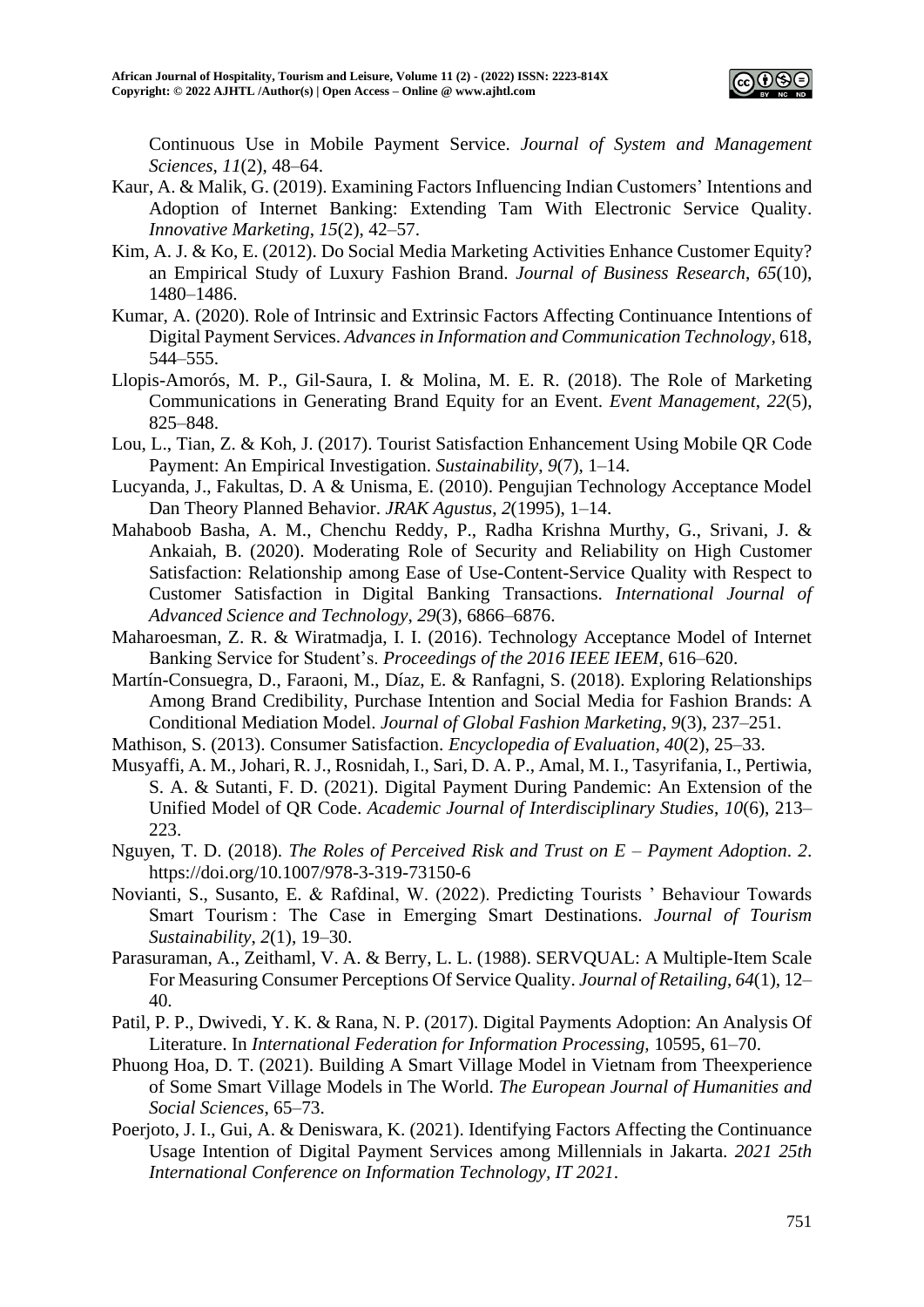

- Puhan, M. A., Chandra, D., Mosenifar, Z., Ries, A., Make, B., Hansel, N. N., Sciurba, F., Sinai, C., Angeles, L. & Centre, H. (2017). Trust, Perceived Risk, Perceived Ease of Use and Perceived Usefulness as Factors Related to Health Technology Use. *Study Health Technology Information*, *37*(4), 784–790.
- Rafdinal, W., Susanto, E., Novianti, S. & Juniarti, C. (2021). Is Smart Tourism Technology Important in Predicting Visiting Tourism Destination? Lessons From West Java, Indonesia. *Journal of Tourism Sustainability*, *1*(2), 102–115.
- Rahi, S. & Abd. Ghani, M. (2019). Integration of Expectation Confirmation Theory and Self-Determination Theory in Internet Banking Continuance Intention. *Journal of Science and Technology Policy Management*, *10*(3), 533–550.
- Rawashdeh, A. M., Elayan, M. B., Alhyasat, W. & Shamout, M. D. (2021). Electronic Human Resources Management Perceived Usefulness, Perceived Ease of Use and Continuance Usage Intention: the Mediating Role of User Satisfaction in Jordanian Hotels Sector. *International Journal for Quality Research*, *15*(2), 679–696.
- Semrad, K. J. & Rivera, M. (2018). Advancing The 5e's in Festival Experience for the Gen Y Framework in the Context of eWOM. *Journal of Destination Marketing and Management*, *7*(2010), 58–67.
- Sholikah, M. & Sutirman, S. (2020). How Technology Acceptance Model Factors of Electronic Learning Influence Education Service Quality Through Students' Satisfaction. *TEM Journal*, *9*(3), 1221–1226.
- Sinaga, O. S., Marpaung, F. K., Dewi, R. S. & Sudirman, A. (2021). Kontribusi Perceived Usefulness , Perceived Ease of Use dan Perceived Security terhadap Behavioral Intention to Use Aplikasi JAKET. *Insight Management Journal*, *1*(3), 86–94.
- Singh, N. K., P.Sahu, G., Rana, N. P., Patil, P. P. & Gupta, B. (2019). Critical Success Factors of the Digital Payment Infrastructure for Developing Economies. *Advances in Information and Communication Technology*, 533, 113–125.
- Sito Putri, R. R. & Iriani, S. S. (2021). Pengaruh Perceived Ease of Use dan Perceived Usefulness terhadap Keputusan Penggunaan Aplikasi Tokopedia melalui Trust sebagai Variabel Intervening. *Jurnal Ilmu Manajemen*, *9*(2), 708.
- Subagio, D. P. W., Mugiono, M. & Hadiwidjojo, D. (2018). Pengaruh Perceived Ease of Use Terhadap Repurchase Usefulness dan Trust Sebagai Variabel Mediasi. *Jurnal Manajemen Dan Kewirausahaan*, *6*(1), 35–44.
- Sukiman, M. F., Omar, S. I., Muhibudin, M., Yussof, I. & Mohamed, B. (2013). Tourist Satisfaction as the Key to Destination Survival in Pahang. *Procedia - Social and Behavioral Sciences*, *91*, 78–87.
- Sun, S., Law, R., Schuckert, M. & Hyun, S. S. (2021). Impacts of Mobile Payment-Related Attributes on Consumers' Repurchase Intention. *International Journal of Tourism Research*, 1–14. https://doi.org/10.1002/jtr.2481
- Susanto, E., Novianti, S., Rafdinal, W., Prawira, M. F. A. & Septyandi, C. B. (2020). Visiting Tourism Destination : Is It Influenced by Smart Tourism Technology ? *Journal of Indonesian Tourism and Development Studies*, *8*(3), 145–155.
- Susanto, E., Solikin, I. & Purnomo, B. S. (2022). A Review of Digital Payment Adoption in Asia. *Advanced International Journal of Business, Entrepreneurship and SMEs*, *4*(11),  $01-15.$
- Tang, Y. M., Chau, K. Y., Hong, L., Ip, Y. K. & Yan, W. (2021). Financial Innovation in Digital Payment with Wechat Towards Electronic Business Success. *Journal of Theoretical and Applied Electronic Commerce Research*, *16*(5), 1844–1861.
- Tenenhaus, M., Vinzi, V. E., Chatelin, Y. M. & Lauro, C. (2005). PLS Path Modeling. *Computational Statistics and Data Analysis*, *48*(1), 159–205.